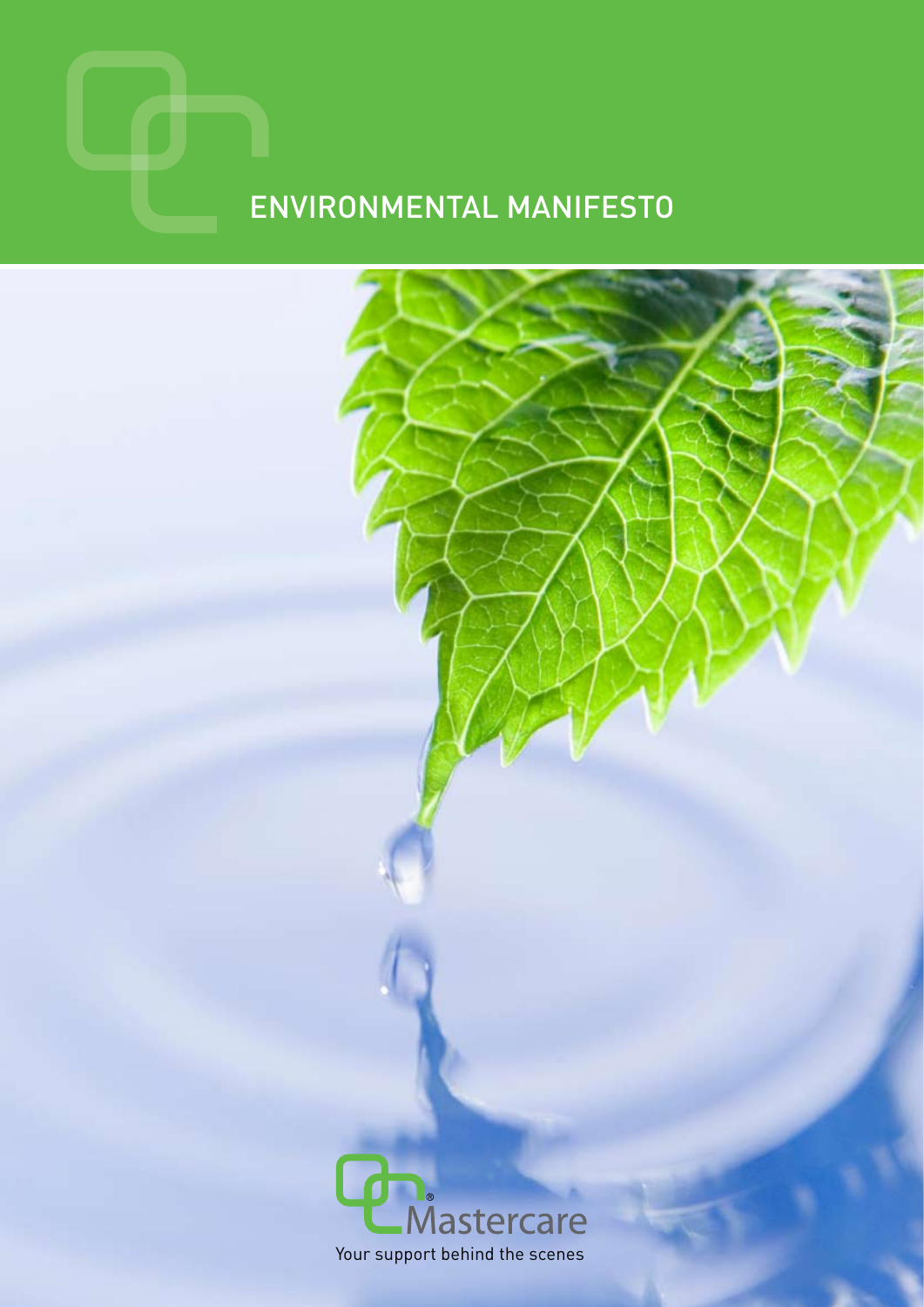

## ENVIRONMENTAL MANAGEMENT

Mastercare takes its environmental responsibilities very seriously. Environmental management forms part of our Integrated Management System, and we benchmark our environmental management system by researching industry best practice and implementing measures as appropriate. To this end, our Environmental Management Policy includes our commitment to:

- purchasing environmentally benign chemicals for use in the delivery of all our services
- training our employees to incorporate environmentally sound practices in their work
- an awareness of energy and waste minimisation
- promoting recycling and reuse with our service providers and our clients, and
- seeking out and implementing sustainable practices.

## SUSTAINABILITY

We are committed to sourcing our suppliers with integrity, and setting clear targets and measurements for ensuring that the products we use are sustainable. For Mastercare, sustainability means adopting business strategies and practices that meet the needs of our clients and their stakeholders, while protecting the human and natural resources that will be needed in the future. Applying sustainability involves several key principles, including:

- implementing effective environmental management strategies and systems
- minimising environmental impact
- conserving natural resources
- operating in a manner that is socially responsible, and
- ensuring the future financial viability of the business.

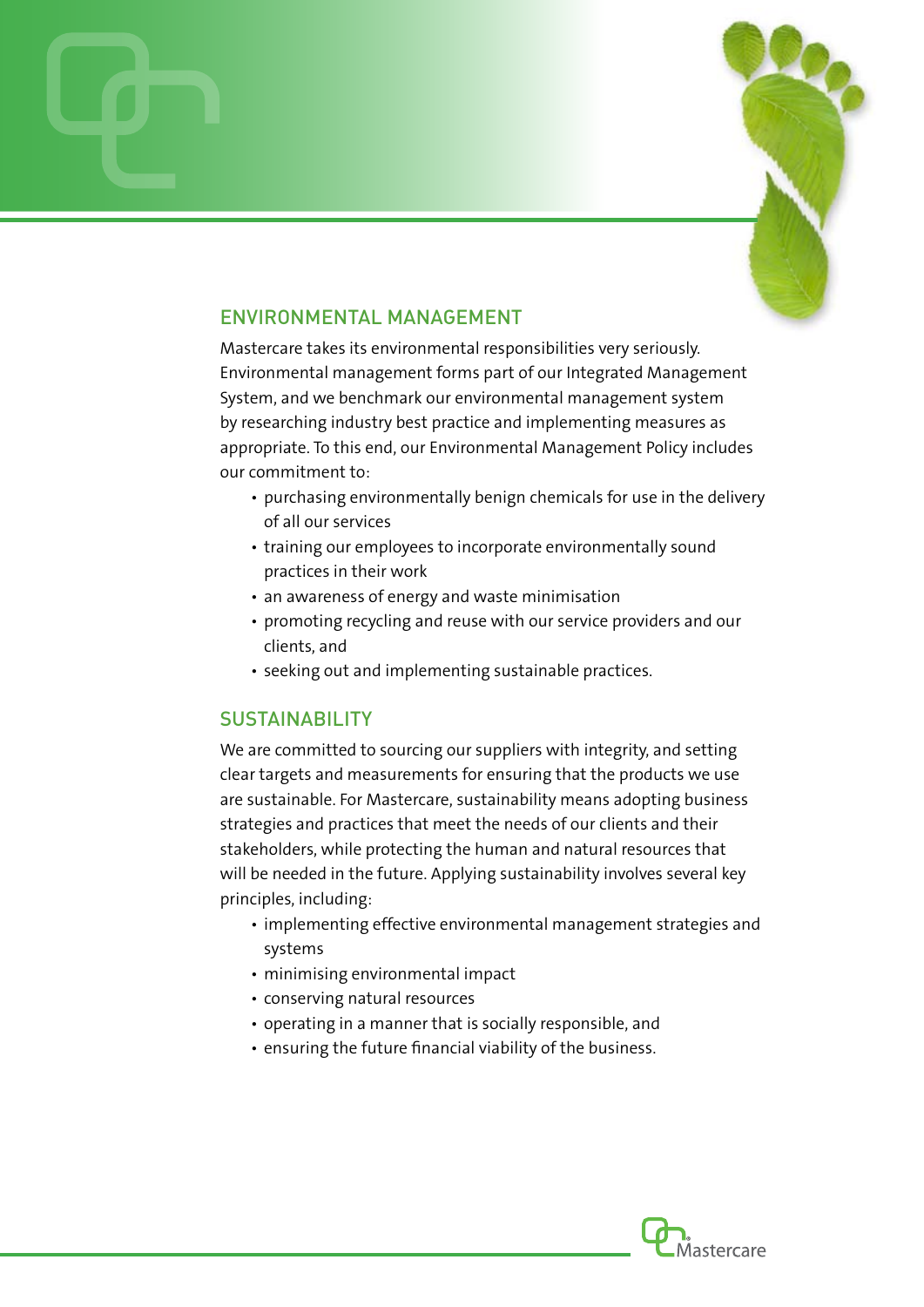

# SUSTAINABILITY INITIATIVES

We constantly investigate sustainability initiatives. For example:

- we work with our garbage contractor to minimise land fill and improve recycling.
- we provide customers and tenants with special bins, training and education on recycling and waste reduction.
- we use energy-efficient equipment, such as steam cleaners and gas polishers.
- we have developed a systematic plan for eliminating or minimising the use of hazardous chemicals.
- we buy products where packaging has been made from recycled materials.
- we comply with an energy-efficiency program.
- we have expanded our Quality Management System to include Environmental Management.
- we report on our performance, and seek feedback from both stakeholders and suppliers.

# A SUSTAINABLE SUPPLY CHAIN

Our management team is required to implement sustainability principles when selecting suppliers or contractors, or carrying out procurement activities. This includes incorporating the 'Application to Register as a Supplier' form in all RFP and procurement activities. The information provided supports the commercial offer of all suppliers.

## **LEGISLATION**

Mastercare complies with all statutory environmental legislation. All staff are inducted to the Quality, OHS and Environmental legislation standards as follows:

- OHS Act 2000 & Regulation 2001
- AS 4801-2001
- ASO 14001-2004
- OHS Act 2000 & Regulation 2001
- AS 1319-1994 Safety signs for the occupational environment

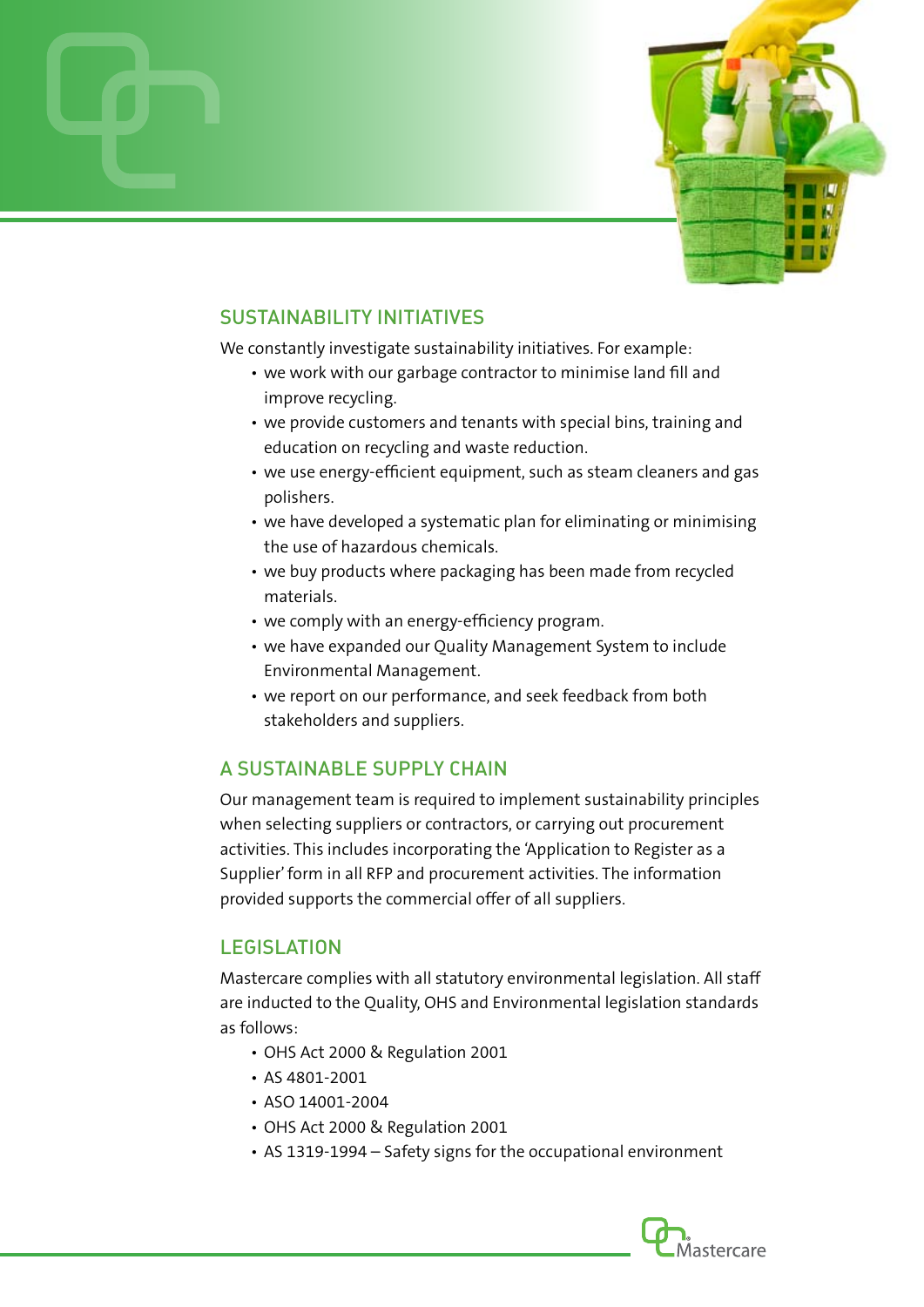

- AS/NZ 1596-2002 Storage & handling
- AS/NZ 1269-1998 Occupation noise management Part 1
- Code of Practice Noise Management (Cat. No. 150) WorkCover
- Worksafe Australia Asbestos Code of Practice & Guideline Notes
- AS 1716-1984 Respiratory protective devices
- WorkCover skin cancer & outdoor workers
- WorkCover Guide Use of PPE
- WorkCover Code of Practice Manual handling
- OHS Manual Handling Regulation 1991
- SO 9001-2000 Quality management
- Workcover Guidelines for Injury Management 2001
- Workcover Guidelines for Accident Investigation
- ACT Occupational Health and Safety Act 1989 and OHS Regulation 1991

## SOCIAL RESPONSIBILITY

Mastercare is a member of the Green Building Council of Australia and subscribes to the 'True Green @ Work' program. We take our social responsibility seriously. To this end:

- our corporate policies for the protection of the environment are integrated into the day-to-day operation of all of our contracts
- environmental protection is an integral part of planning, management and ongoing operations
- we ensure our activities comply with all legislative requirements, including government regulations, waste minimisation techniques, resource recovery, waste tracking controls and accessing advanced technologies.

### ENVIRONMENTAL PROTECTION

Mastercare is committed to protecting the environment and to updating its practices in light of advances in technology and new understandings in health and environmental science. Prevention of pollution, contamination or any other harm to the environment is a fundamental practice of our business.

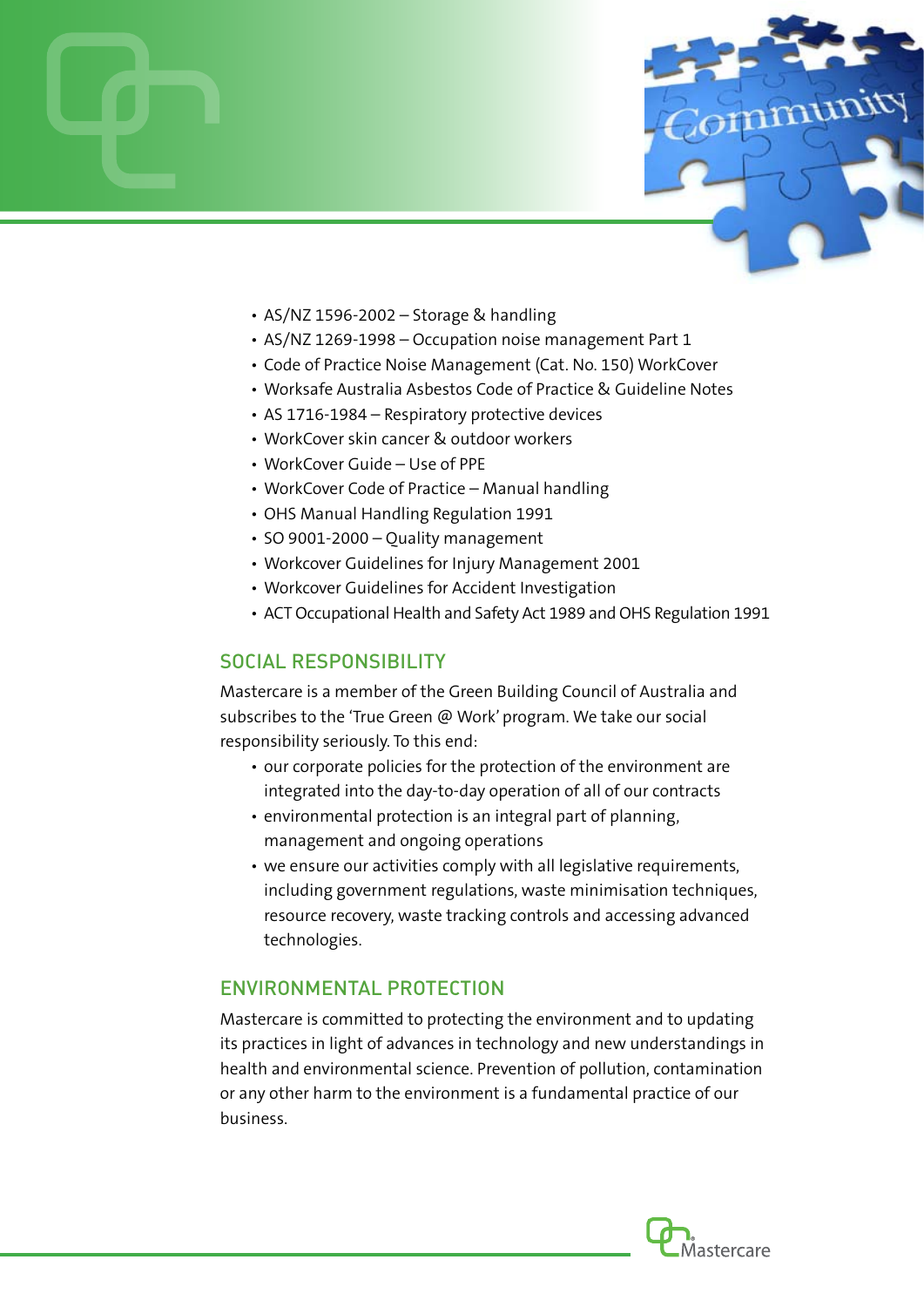We strive to continually improve our efficiency by getting more output from each unit of energy we use. We operate in ways that limit or avoid contributing to adverse environmental impacts, and we encourage customers to use our cleaning and ancillary services more efficiently. In this way, we contribute to meeting our clients' needs while minimising our total environmental footprint.

On the subject of environmental protection, the principles of our Environment policy are very clear. We:

- strive not to allow any releases to the atmosphere, land or water, in any amounts that may harm health and the environment.
- train employees to enhance their understanding of environmental policies and to promote excellence in job performance with regard to all environmental matters.
- use environmentally safe disposal procedures for all waste.
- make every effort to use environmentally safe products.
- operate in a manner designated to minimise environmental hazards
- encourage employees to report any condition associated with our operations that creates, or has potential to create, a danger to the environment.

#### WASTE MANAGEMENT

Mastercare's waste management strategy includes:

- a formal waste minimisation plan that includes full reporting regarding all waste statistics and environmental footprint details.
- a Waste Education program to train cleaners and tenants/staff to maintain set targets.
- educational materials, including stickers, posters, newsletters, and site-specific signage for clients.
- an induction program for all new employees.
- a visual audit of all programs and systems, including ongoing training.
- colour-coding of all on-site waste bins to match the ongoing education and training programs.

Our waste minimisation strategies are measured, recorded and reported in our monthly client report.

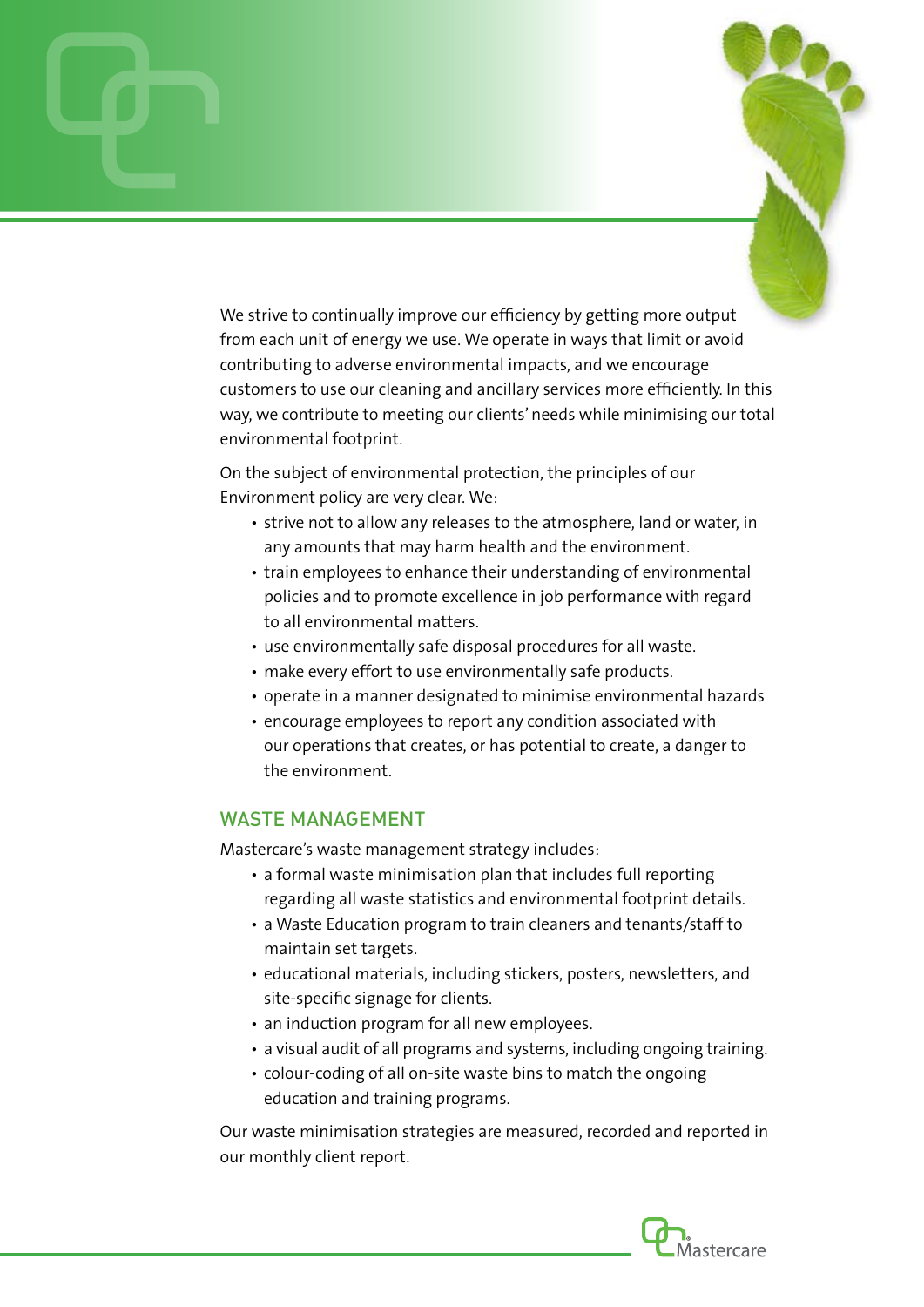

# REDUCE RECOVER RE-USE RECYCLE

Mastercare is committed to minimising the amount of waste to landfill and maximising recycling and re-use. We think it is essential that we lead our industry in seeking to minimise its environmental effects. Mastercare is reducing its environmental impact by actively focusing on six key areas:

- **1. Reducing carbon footprints**
- **2. Minimising waste**
- **3. Reducing noise and improving air quality**
- **4. Improving work practices**
- **5. Respecting the well-being of customers and team members**
- **6. Caring for the community.**

## GREENER PURCHASING PROCEDURES

Our commitment to the principles of waste minimisation, re-use and recycling are evident in our purchasing procedures. We only choose suppliers who are as committed to landfill waste reduction as ourselves. Some of our initiatives include, but are not limited to:

- all chemical products are supplied in recyclable plastic containers.
- handles for cleaning equipment, like mops, are re-usable and recyclable.
- mop and broom heads can be soak-sanitised for hygienic re-use.
- washing and dusting cloths are all biodegradable.
- goods are delivered in cardboard packaging whenever possible.

## GREENER OUTCOMES

Mastercare doesn't just talk 'green', we actually deliver. Wherever possible, we ensure:

### **Reduced internal airborne emissions**

• Mastercare promotes the use of high-efficiency (HEPA) filters in all vacuum cleaners and suggests regular cleaning of ceiling spaces, ductwork and ceiling tile surfaces to reduce airborne emissions.

### **Avoidance of hazardous emissions**

• Mastercare regularly reviews and provides records of MSDS for all materials and sites.

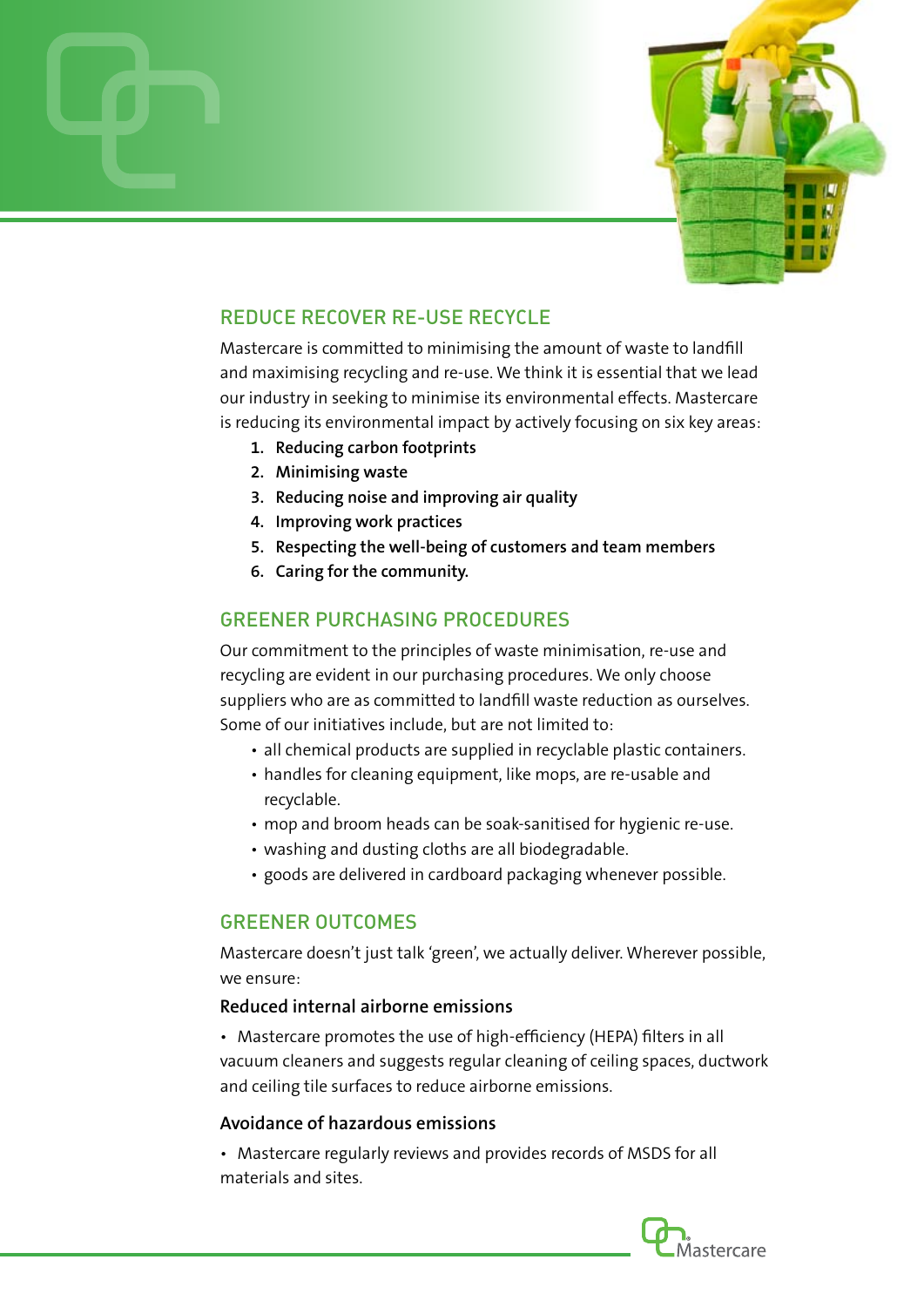

• We regularly ask to be provided with manufacturers' recommendations and specifications for low-impact cleaning agents for tenants' specialist finishes.

• In conjunction with our clients, we ensure the provision of adequate ventilation to cleaners' cupboards and store-rooms.

### **Reduced water use in floor scrubber units**

• Wherever possible, Mastercare promotes the use of the FaST System – 'Foam Scrub Technology' for cleaning of hard floor surfaces (70% less water usage).

### **Earth Hour**

• Mastercare works with its clients to help achieve the maximum result for this important environmental awareness initiative.

• In our own office, we have initiated an ongoing program whereby all non-essential power is switched off at the end of each working day.

### **Energy conservation**

• Where possible, Mastercare ensures air conditioning thermostats suit the aspect and occupants of individual tenancies/sites.

• We suggest the labelling of light switches to identify areas of control. This helps cleaners to conserve energy by minimising lighting levels after hours.

• Energy-saving features on all Mastercare computers.

## **Recycling of toner cartridges**

• The Toner Recycler Pty Ltd is a Sydney-based company specialising in the collection and distribution of empty print and fax toner cartridges to the toner recycling industry.

### **Monthly reports**

• Some of our clients request monthly waste reports. These contain details of what has been sent to landfill, or to a worm farm established by Mastercare, or recycled as part of our contract. At these sites, each staff member is provided with special compartmentalised waste bins to separate food waste, paper and other items for recycling.